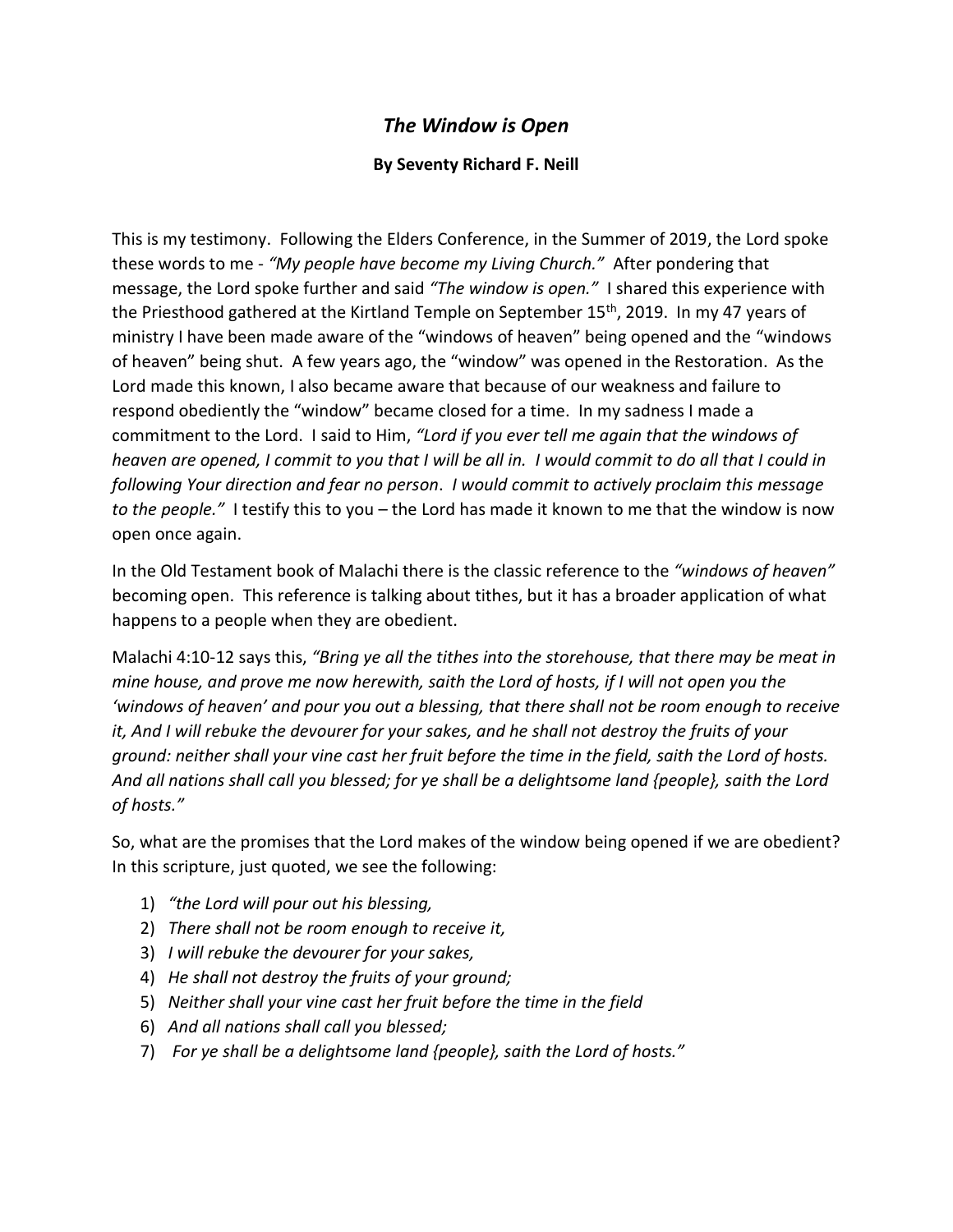The Lord promises to pour out great blessings, bind the devil so he cannot destroy the work, and bless the nations through his people. In order to claim a blessing, the people must be humble and full of love, diligent, and obedient to God. When the people see and know the window is open, they must be ready and prepared to carry out the Lord's commands.

Likewise, the elders must be prepared. In D&C 104:9a we find these words, *"The power and authority of the higher, or Melchisedec priesthood, is to hold the keys of all the spiritual blessings of the church; to have the privilege of receiving the mysteries of the kingdom of heaven; to have the heavens opened unto them; to commune with the general assembly and church of the Firstborn; and to enjoy the communion and presence of God the Father, and Jesus the Mediator of the new covenant."* 

Finally, the Elders and Saints must commit themselves to the task that they have been called to do and finish the work the Lord has called them to do. Jesus is the great example of this. In principle he was *"slain from the foundation of the world"* (13:8), he offered his life that we might be redeemed, and at the cross he uttered the words, *"It is finished."* (John 19:30)

In order to respond to this "open window" we must be prepared. We are familiar with the parable of the ten virgins found in the 25<sup>th</sup> chapter of the book of Matthew. In this parable there are 5 wise virgins and 5 foolish virgins. The wise virgins had placed oil in their lamps, and when the cry went forth at midnight to meet the bridegroom {Jesus} they trimmed their lamps to go and meet him. The lamps would be the light that would lead them to the bridegroom. The 5 foolish virgins did not have oil - so they could not use their lamps to light their way until they procured some oil and then it appears that they were too late coming to the bridegroom. As with the "windows of heaven" the parable of the 10 virgins, states, *"the door was shut."*  This parable is also referred to in D&C 45:10b. Only in this account we understand the significance of the oil. The oil represents *"they {the 5 wise virgins} have taken the Holy Spirit for their guide, and have not been deceived."* The promises made to the wise virgins are listed in this scripture out of the D&C reference – they shall not be hewn down, the earth shall be their inheritance, they shall wax strong, their children shall grow up without sin unto salvation, the Lord shall be in their midst, his glory shall be upon them, and he will be their King and their lawgiver. This is all to take place during the end-time when Satan shall be bound. No wonder I Thessalonians 5:5 refers to the believers in the last days as *"Ye are all the children of light."*  Jesus is that light - the light of the world. Those who follow Him and serve Him are his children.

We have been instructed by the Lord to create temporal storehouses. The Scripture from Malachi mentions bringing the tithes to him. We have many scriptures that teach us about stewardship. Have we ever thought that if all things are spiritual before the Lord - that with the commandment to have a temporal storehouse there is commandment to have a spiritual storehouse as well? The temporal storehouse we can easily see – money, resources, tithing, oblation, surplus, etc. So, what would a spiritual storehouse look like? The Lord many years ago gave me an illustration to better understand the concept of a spiritual storehouse.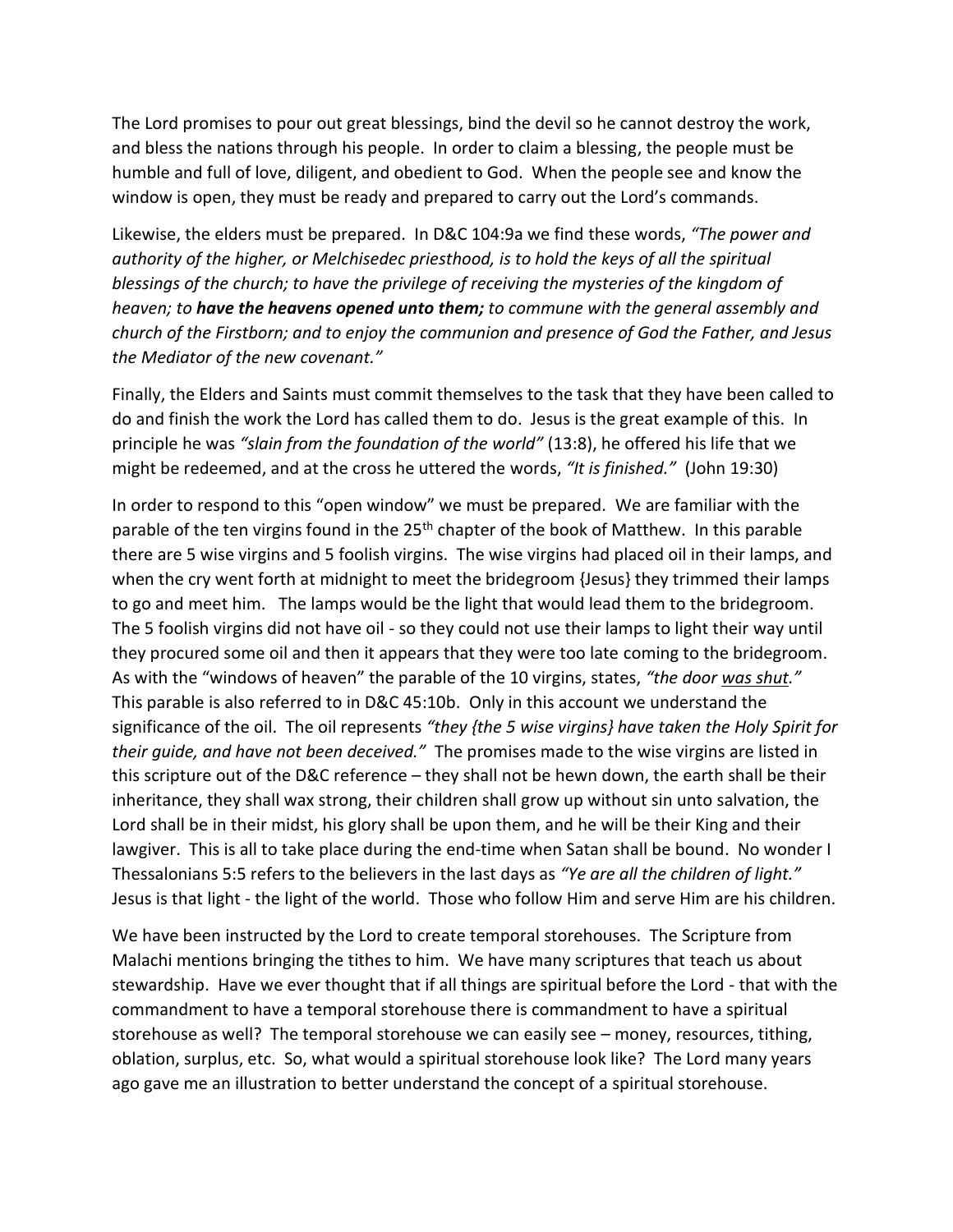When we have a temporal storehouse, we store items that will carry us through rough times. In the Old Testament we see Joseph in Egypt interpreting Pharaoh's dream. He told Pharaoh that Egypt would have 7 years of plenty in their crops, but this would be followed by 7 years of famine. He also told Pharaoh that if he would have his people set aside their surplus that Egypt would be spared the devastation that would come upon other nations. This Pharaoh did, and not only was Egypt protected but the children of Israel {Jacob} would be protected also. In today's circumstance if we save money, we can handle financial setbacks better – like if we have car trouble. If we have no money saved in the bank the car problem becomes a very difficult and stressful matter to resolve.

So how can we better understand a spiritual storehouse? This is what the Lord showed to me in regards to a spiritual storehouse.

Every time we pray, we make a spiritual deposit in our storehouse.

Every time we fast, we make a spiritual deposit in our storehouse.

Every time we study our scriptures, we make a spiritual deposit.

Every time we serve others, we make a spiritual deposit.

Every time we show love toward God and love our neighbor, we make a spiritual deposit.

Every time we keep his commandments, we make a spiritual deposit. And so on.

If we have surplus in our temporal storehouse not only can we take care of our needs, but we have extra to help others. It is a temporal manifestation of "all things in common." Likewise, if we have surplus in our spiritual storehouse not only can we take care of our needs, but we have extra – knowledge, understanding, wisdom, kindness, patience, etc. – to help others. This is the spiritual manifestation of "all things in common." In order for us to comprehend the beauty of the storehouse commandment and principle we must understand not only the temporal storehouse, but the spiritual storehouse as well.

We find the two storehouses connected together in the Malachi account. If we bring our tithes into the storehouse, consequently acting in temporal obedience, the Lord promises to *"pour out blessing, that there shall not be room enough to receive it."* Our temporal sacrificial response in time, talents, gifts and monetary resources, etc. is met with a spiritual endowment from on high. What we then see is "the window" allows us a temporal understanding to a spiritual condition. The windows of heaven recorded in Malachi are not windows as we understand them, but rather the Lord is proclaiming that the windows of heaven being open results in the Lord not holding back his blessing and this is because of our preparation and obedience to being His people. In other words, heaven and earth come together. The "windows" do not open for just any reason at all, and they do not remain open indefinitely. They open by His choosing, and the response of His people. When the windows are open there is nothing that separates heaven from earth unless it would be the disobedient response of the